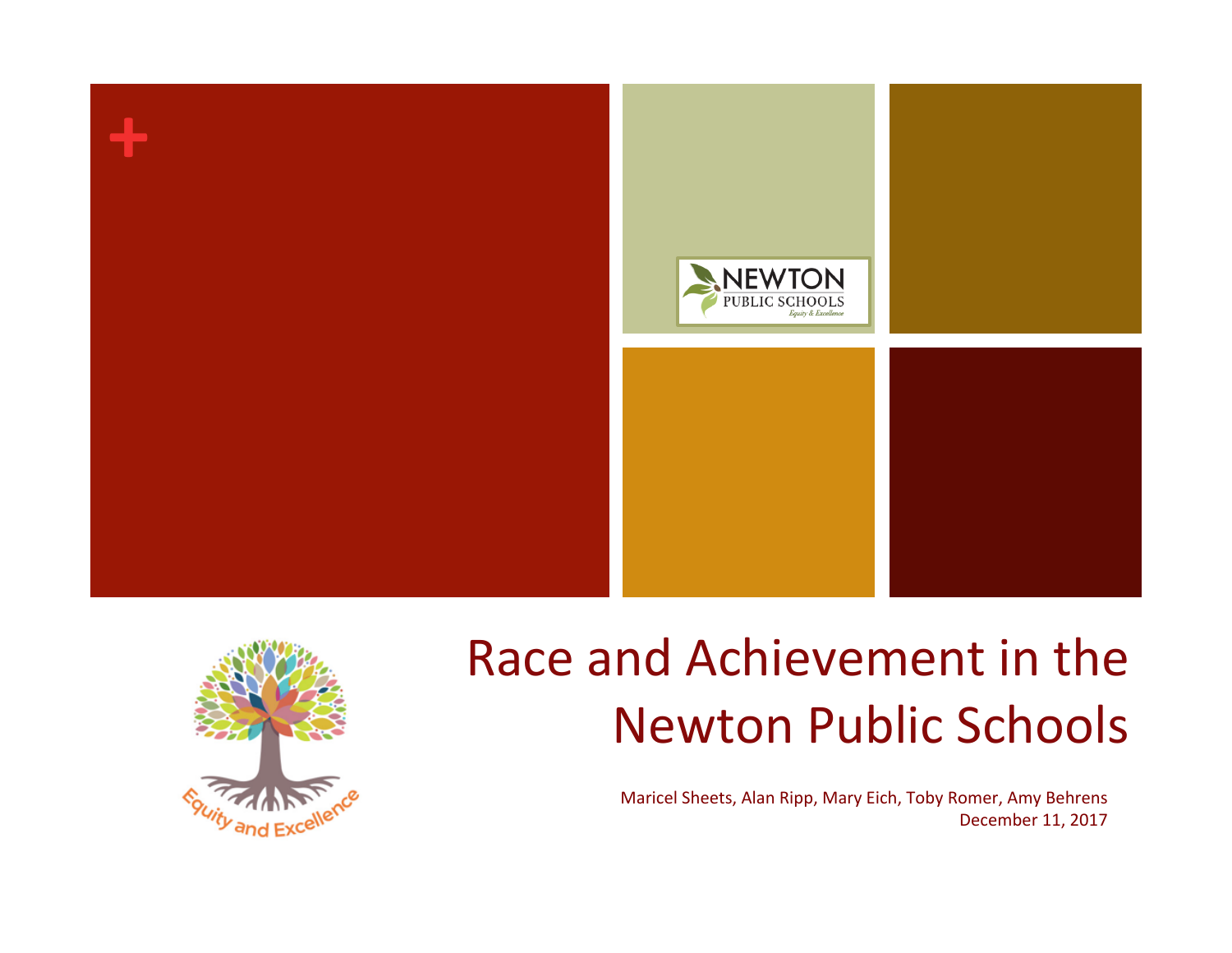#### Mathematics MCAS 2017

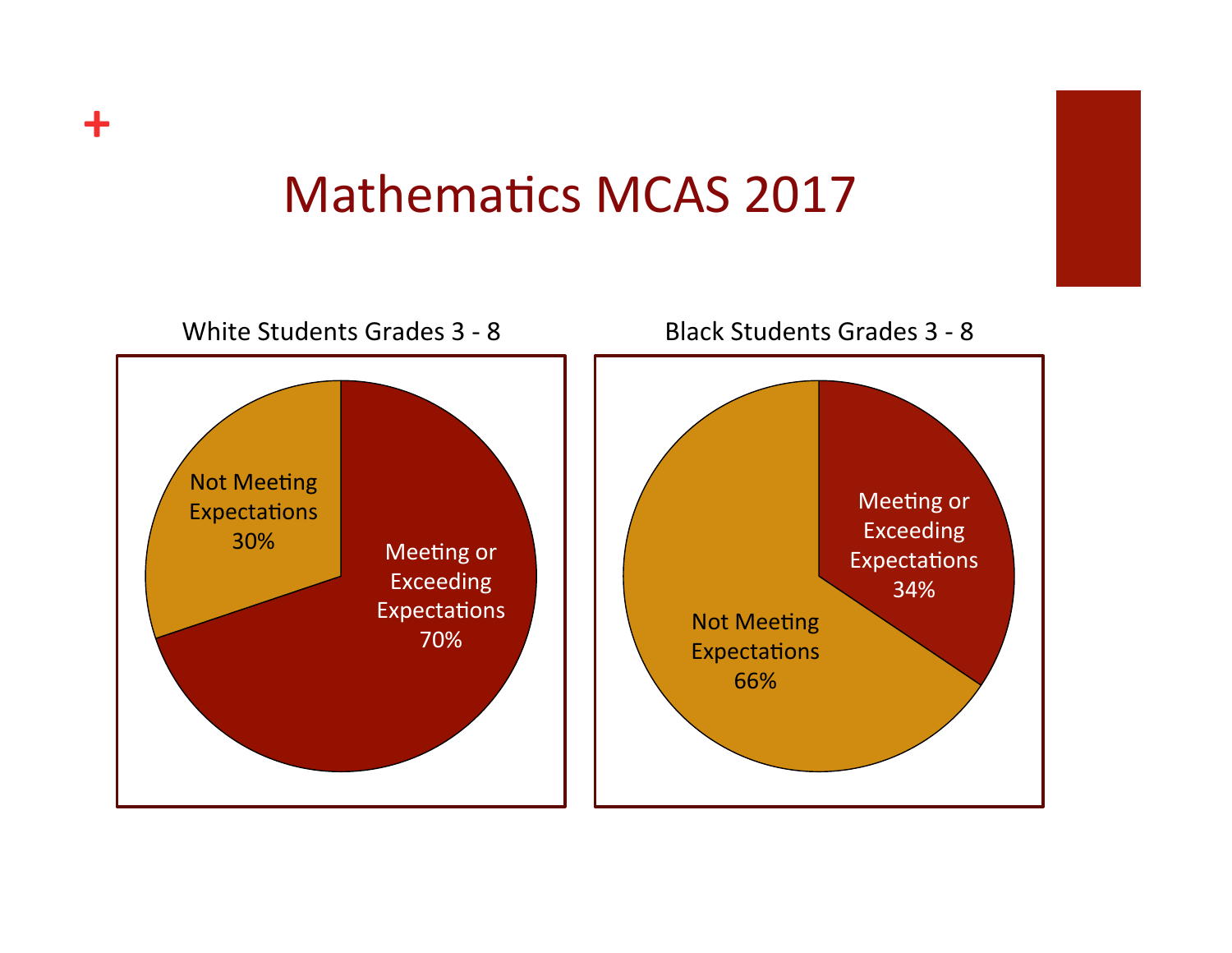#### English Language Arts MCAS 2017

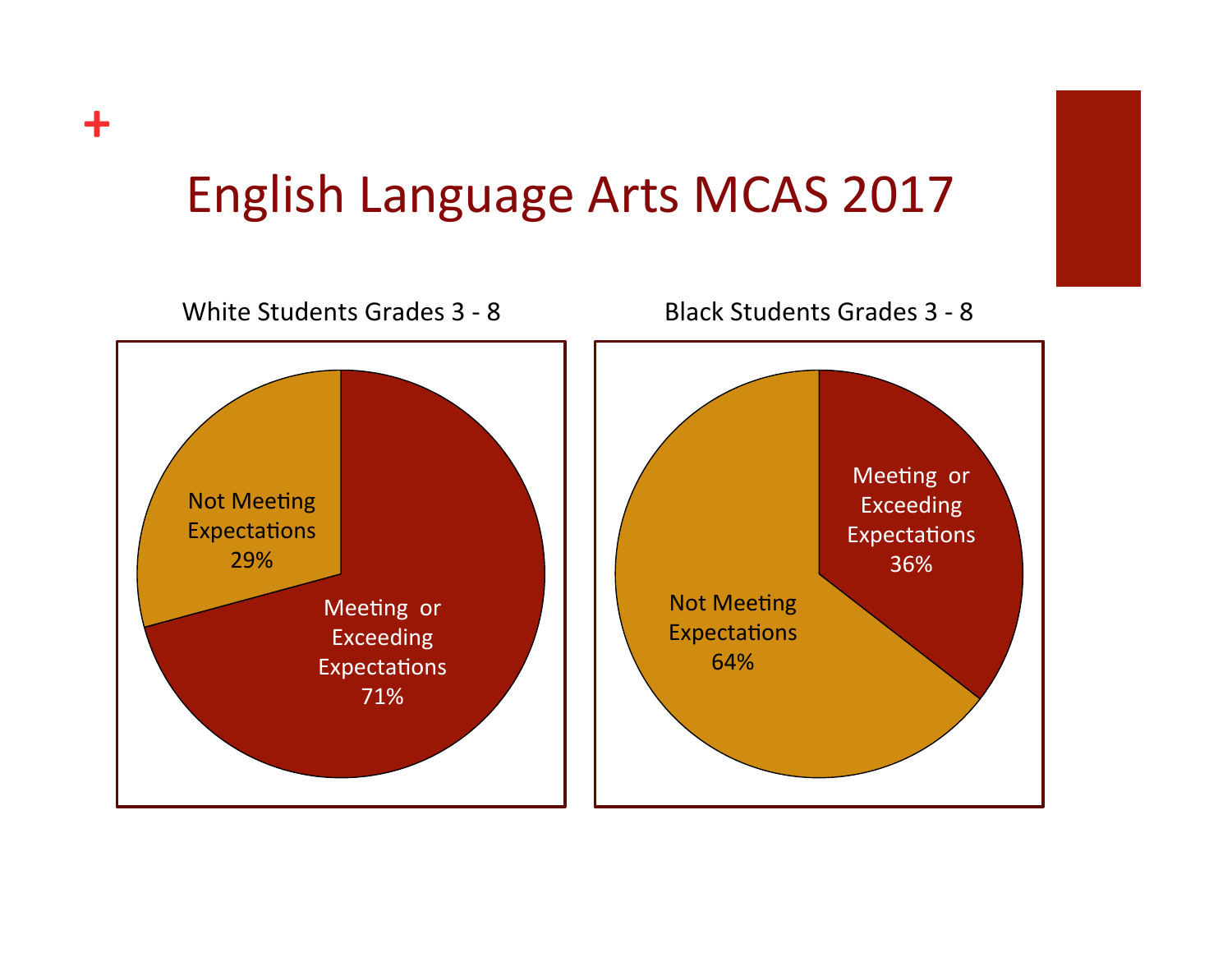## <sup>+</sup> Individual Education Plans October 1, 2016

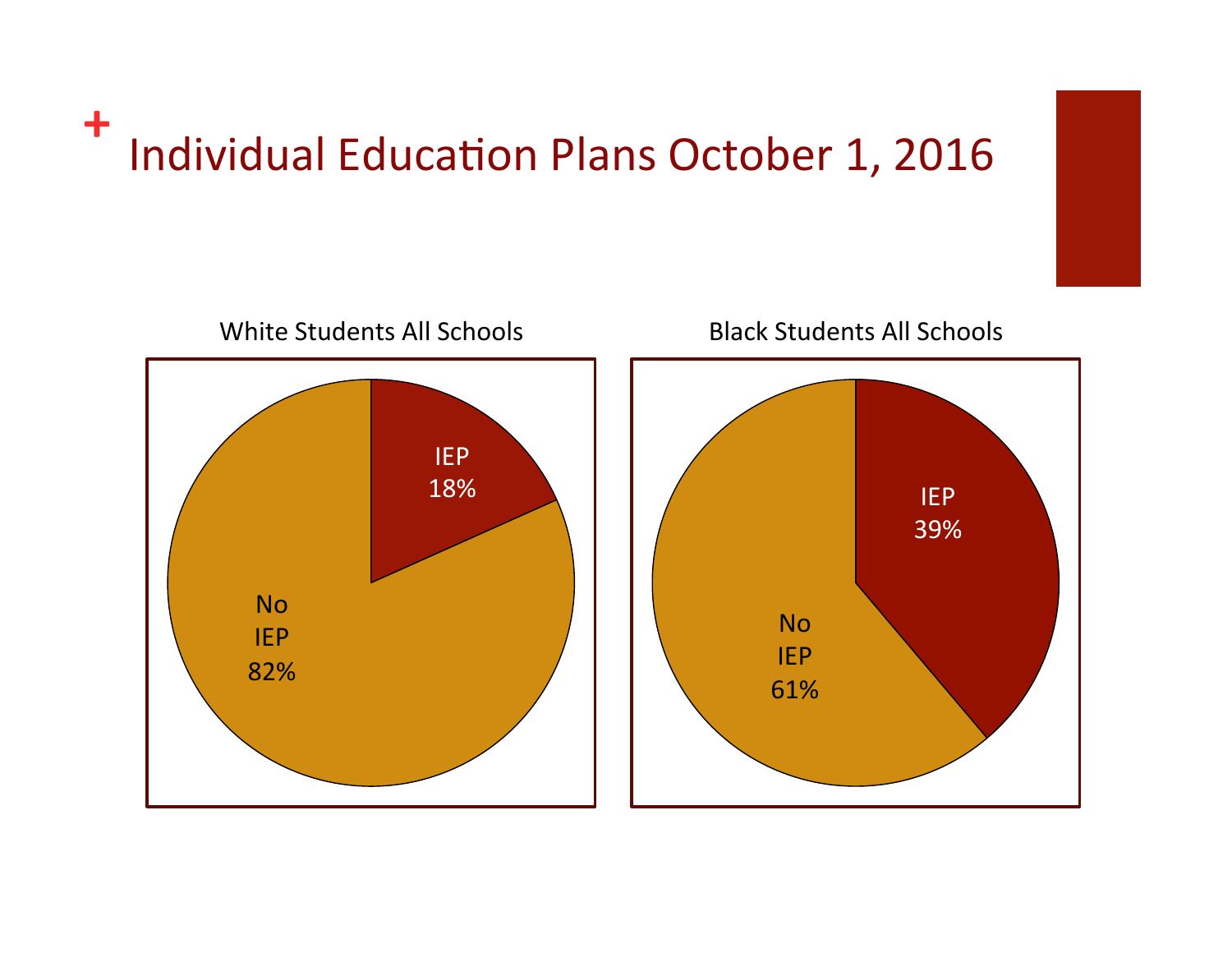# **<sup>+</sup>**Connectedness to School YRBS Fall 2016

Responses to the prompt: "I feel like I'm a part of this school."



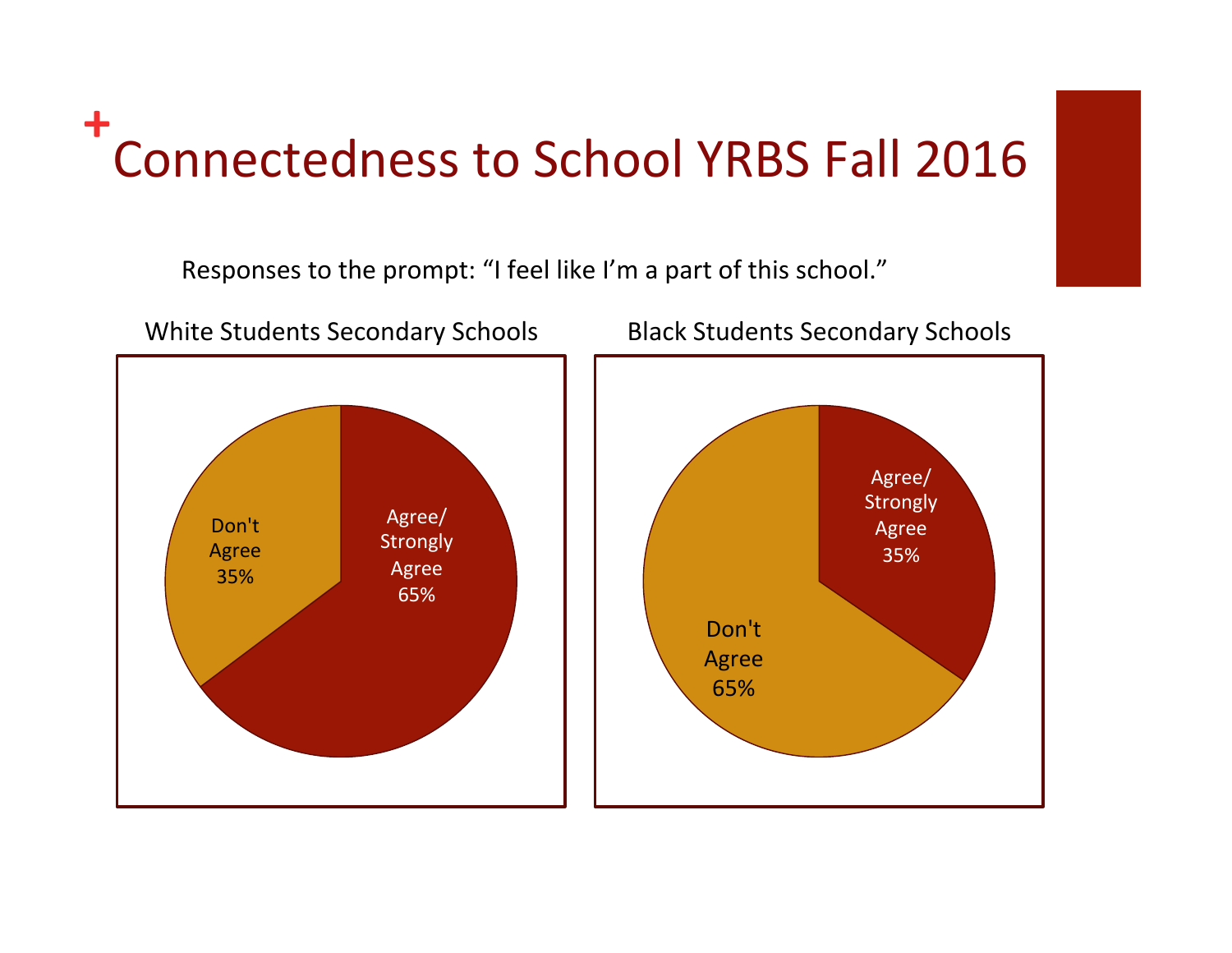#### **+**  Summer 2015 Principals' Institute

*Building capacity to address the under achievement of Black and* African American male students: Hopes and Fears

#### HOPES **FEARS**

- $\blacksquare$  Confident students who are connected to adults and experience greater success.
- $\blacksquare$  New generation of African-American leaders.
- $\blacksquare$  Increase teacher capacity to improve outcomes and effectively educate African-American male students.
- Schools have the capacity to critically analyze and respond to issues of bias.
- $\blacksquare$  Develop a culture of achievement.
- Student and families feel supported.
- $\blacksquare$  Male students continue education through college and beyond achieve and compete educationally and financially.
- $\blacksquare$  Connect all professional development to this work

- $\blacksquare$  Sustaining the work for the long-term by allocating appropriate resources, support and funding.
- $\blacksquare$  Threatening the status quo
- $\blacksquare$  Buy-in from faculty, families and community
- Failing African-American students AGAIN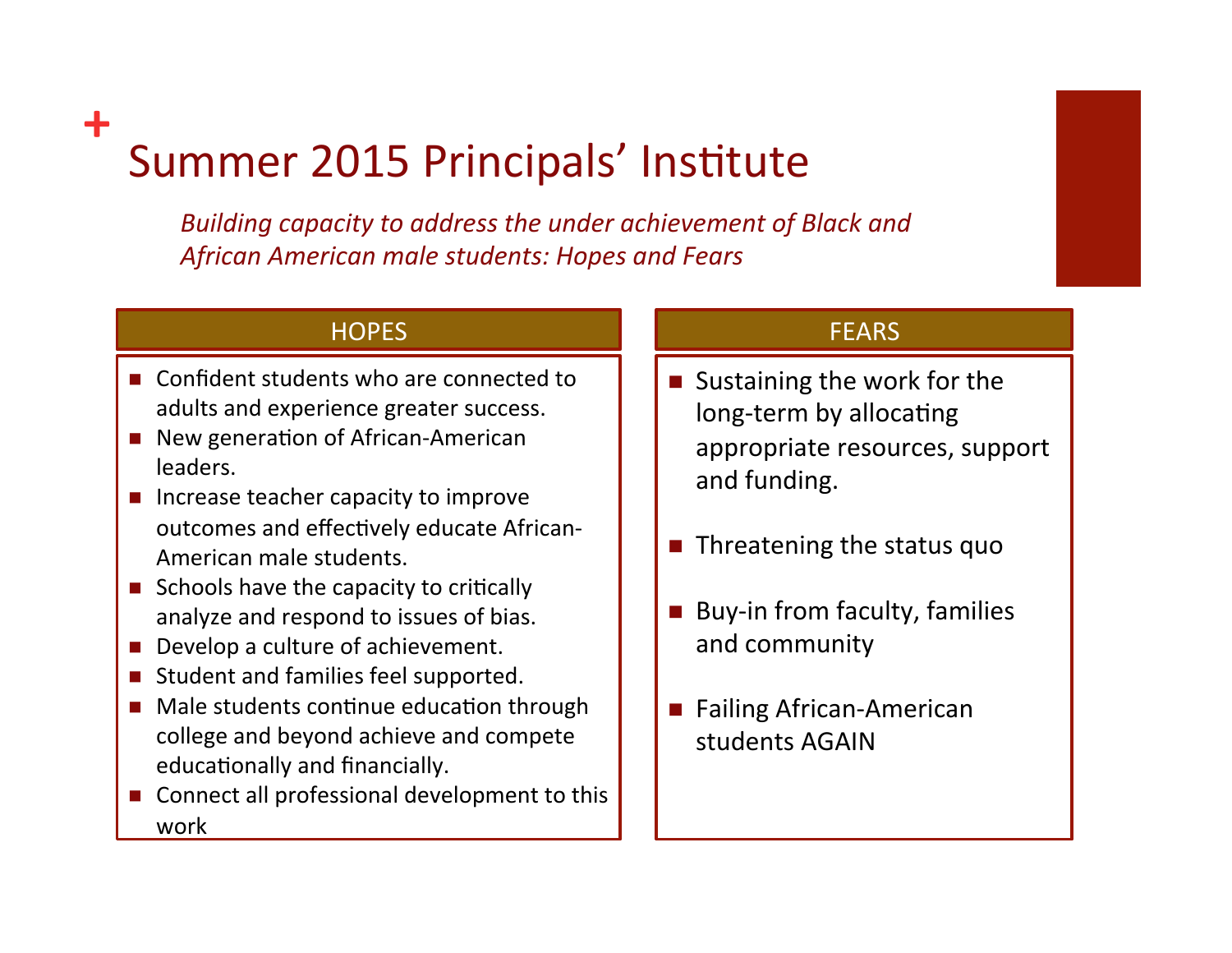

Courageous Conversations About Race 2015-2016 

> Racial Identity Development 2016-2017

> > **Cultural Responsiveness** 2017-2018

> > > Institute: Summer 2018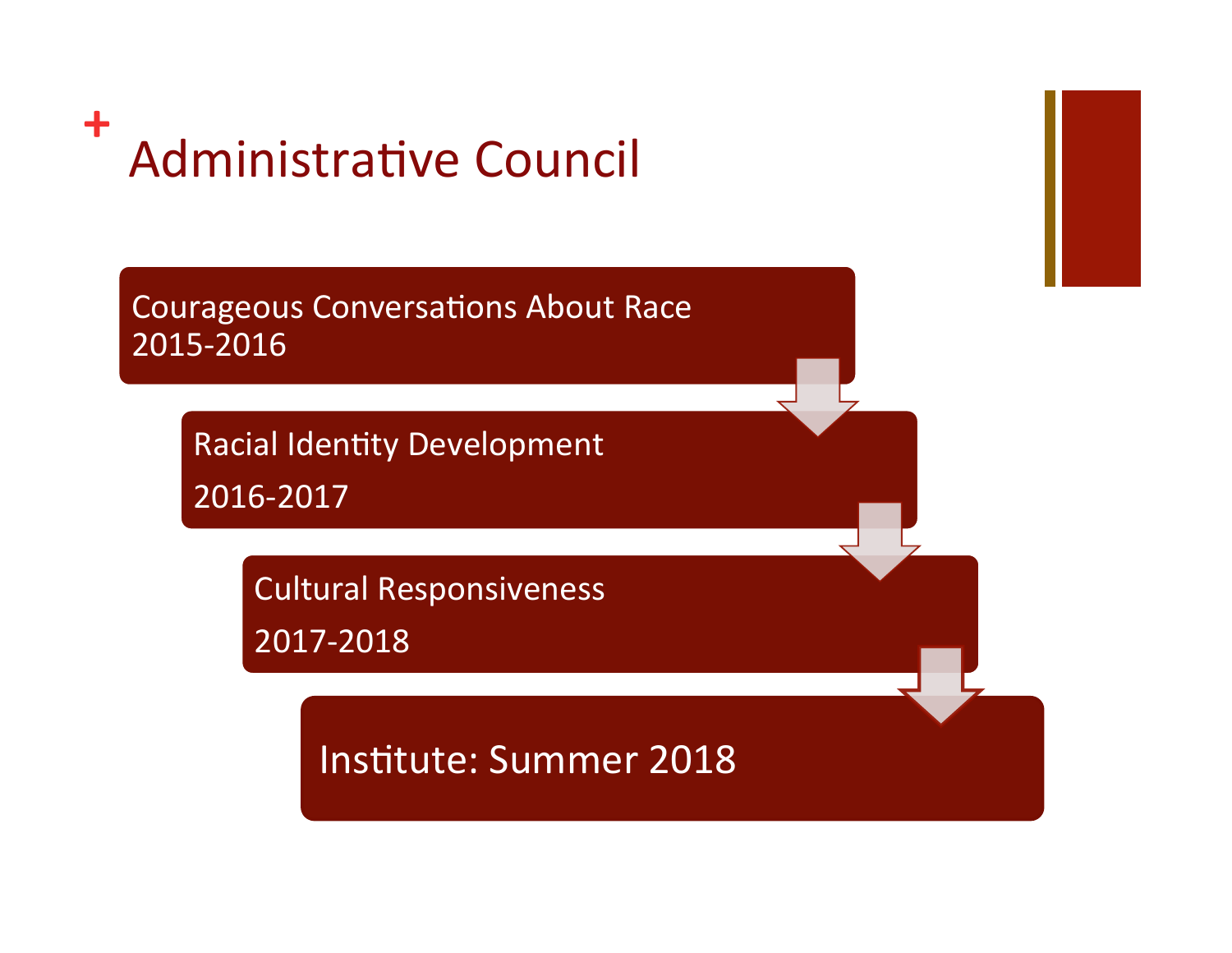## **+** Group 1 Schools

Bowen, Brown, Burr, Countryside, Oak Hill, Peirce, Williams, Zervas

Train the Trainer: Courageous Conversations About Race for School-based Leadership Teams

2016-2017 

School Leadership Teams: Courageous Conversations About Race to School Faculty and Staff

2017-2018 

Training for School Leadership Teams: Racial Identity Development 

Spring 2018

#### Institute: Summer 2018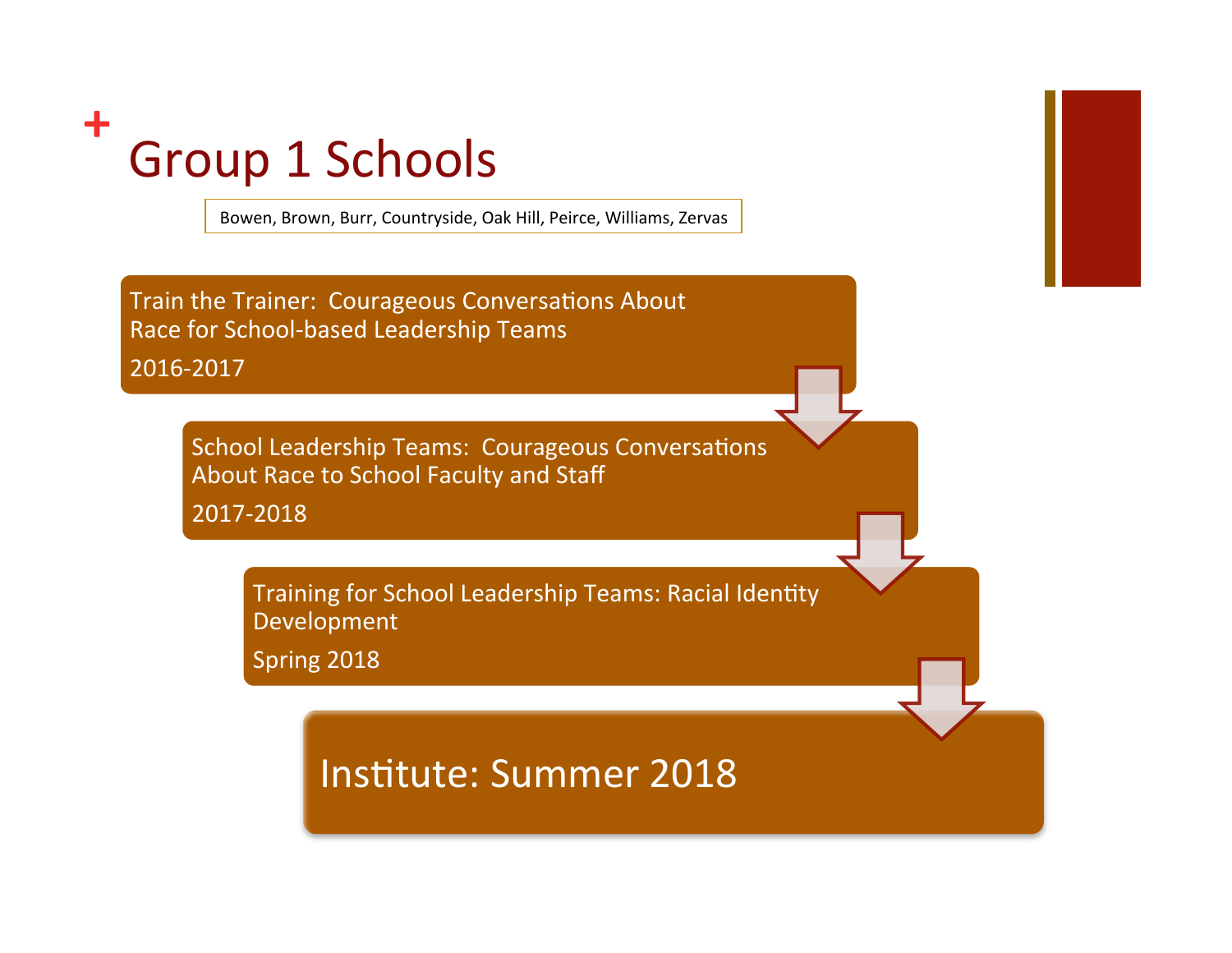### Courageous Conversations About Race

#### District Goal 2016-2017:

**+** 

Identify and support (3-5) school-based teams to build capacity to lead conversations and create greater understanding about the impact of race and racial identity on student school experience.

*Courageous Conversations About Race, by Glenn* Singleton and Curtis Linton



**COURAGEOUS** CONVERSATIO **ABOUT** TINGLETON<br>12013 **GLENN E SINGLETON** 

**Enrewhell by Ginela Ladson-R**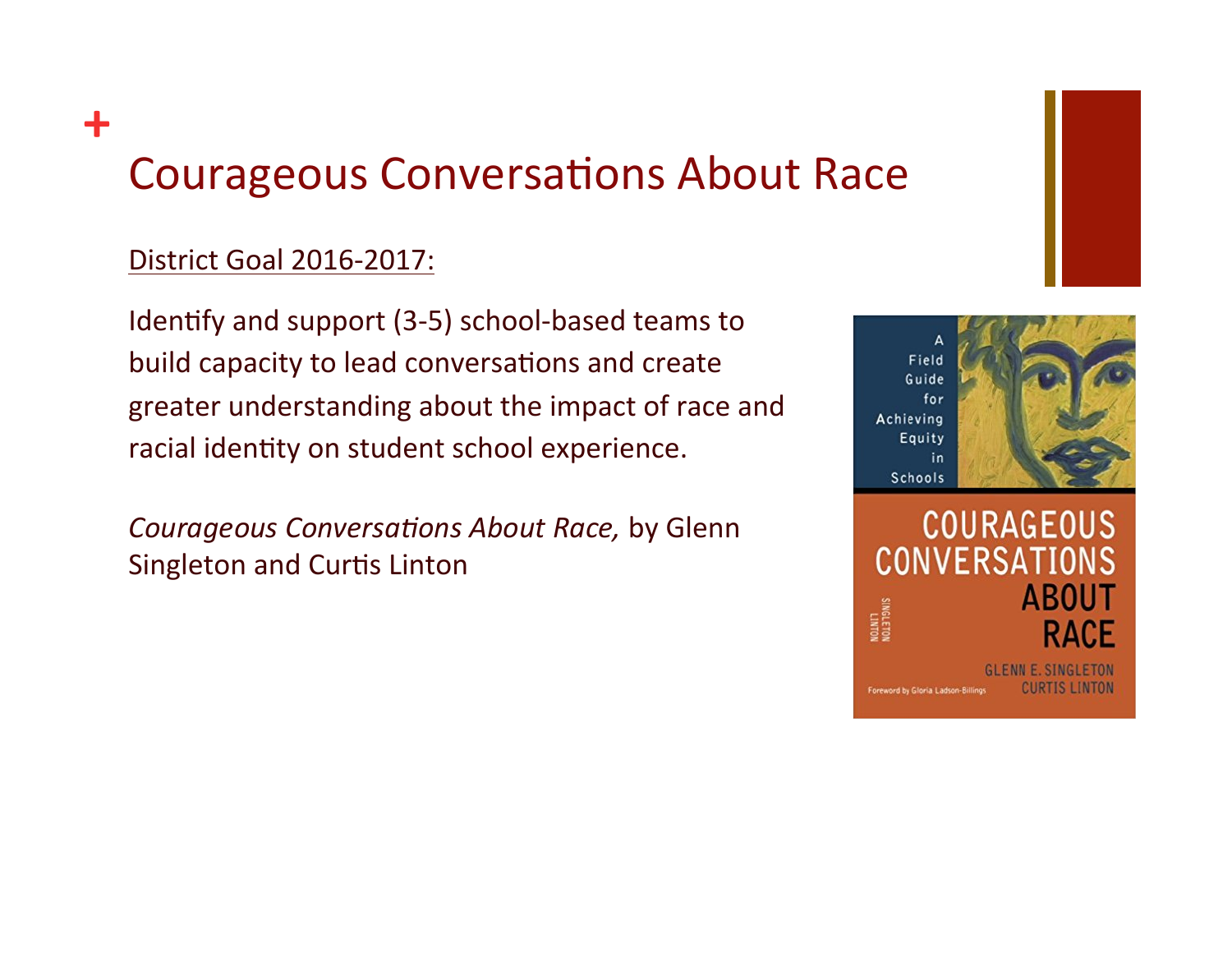#### What is a Courageous Conversation?

*Engages* those who don't talk.

- **Sustains the conversation when it gets** uncomfortable or diverted.
- *Deepens* the conversation to the point where authentic understanding and meaningful actions occur.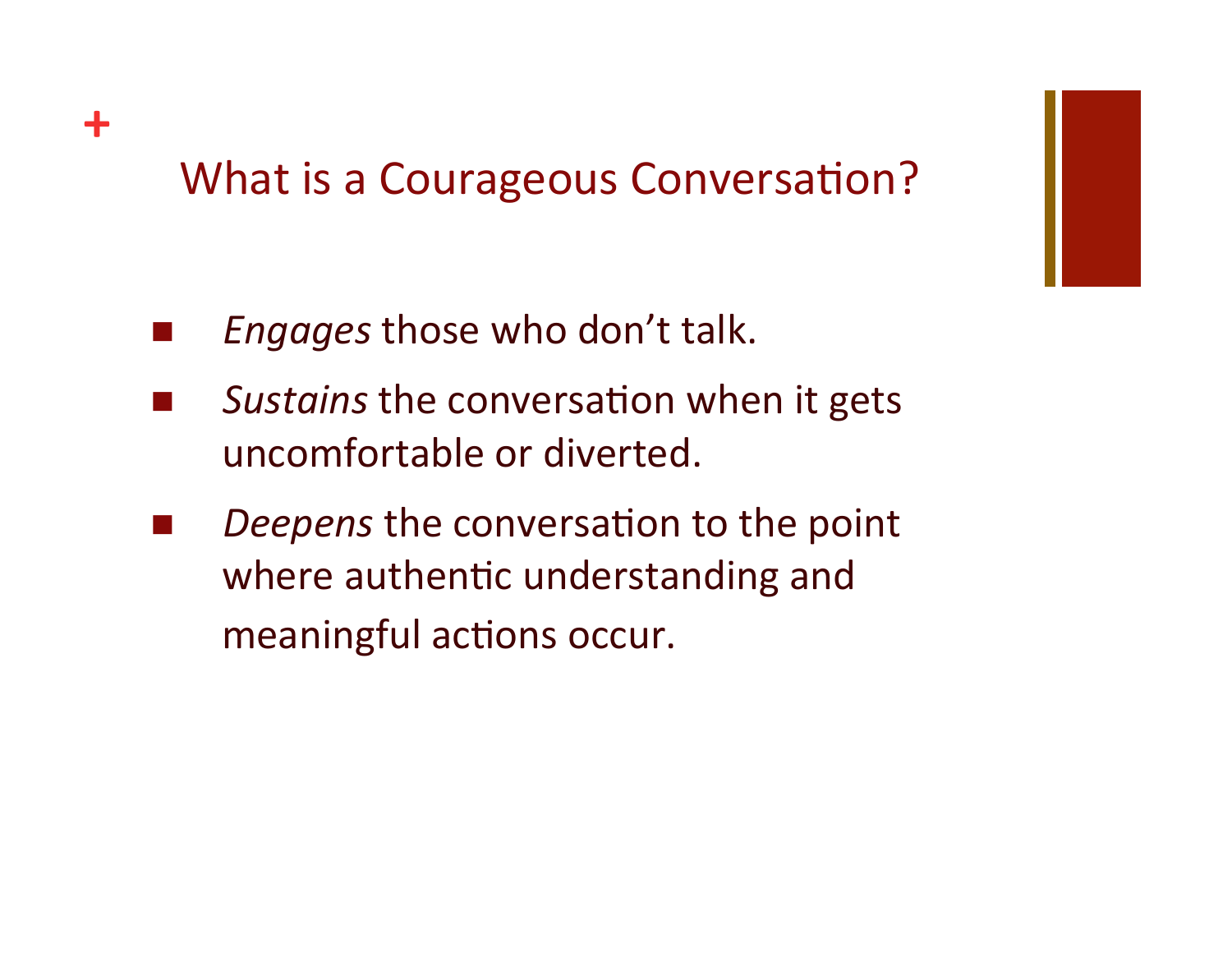### Four Agreements of Courageous Conversations

■ Stay Engaged

**+** 

- Speak Your Truth
- **Expect to Experience Discomfort**
- **Expect and Accept Non-Closure**

*"Recognizing that these agreements exist as a foundation for the conversation enables those* who would normally feel unsafe in such a conversation to feel safer, even while experiencing *discomfort."* 

*Singleton and Linton. Courageous Conversation About Race, pg. 18. 2006*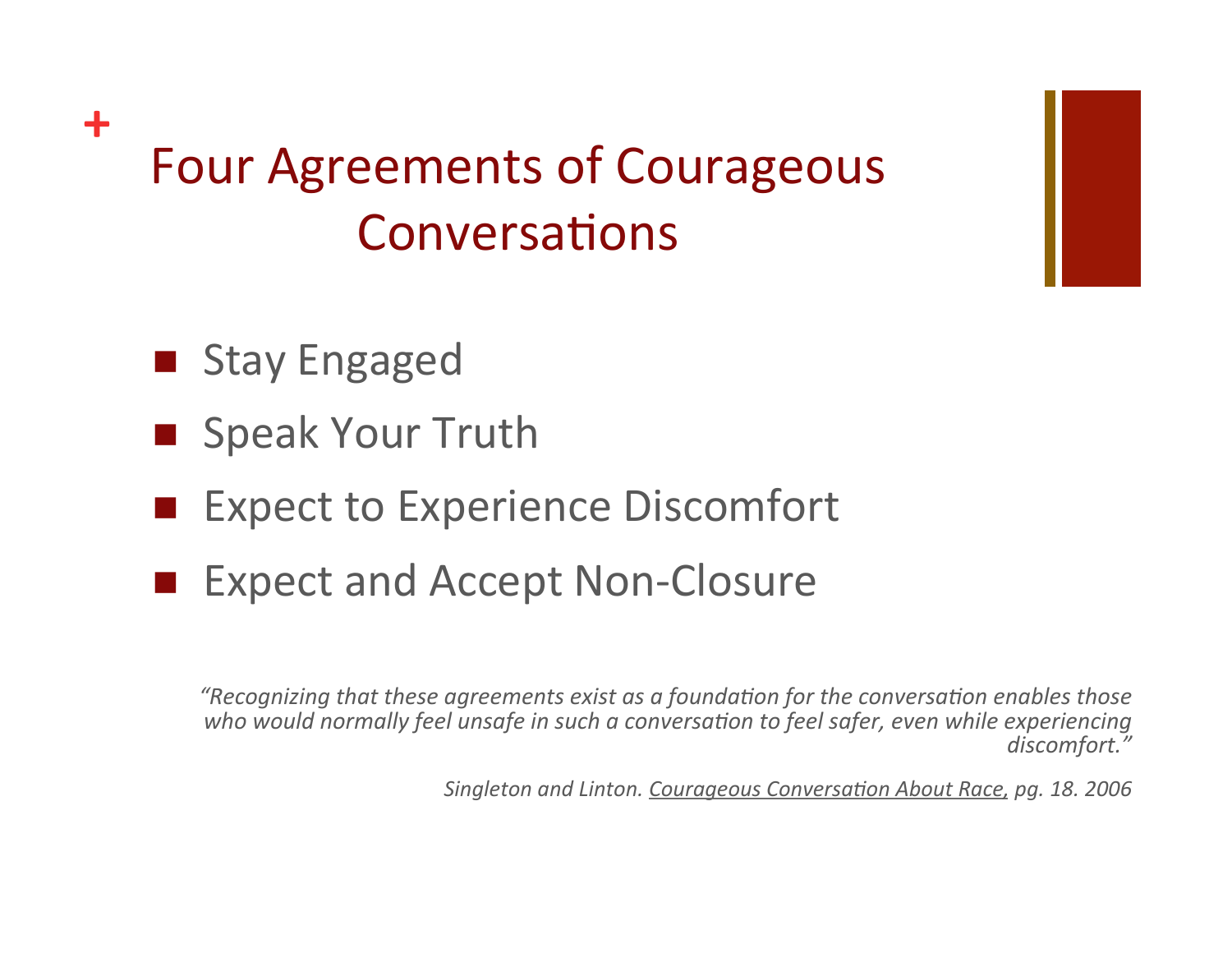## Racial Identity Development

- To become an effective educator for all our students, we must understand racial identity development  $-$  including our own.
- This requires people to think deeply about their own racial identity as a white person or a person of color.
- **•** The purpose is not to judge people

- **•** The purpose is to help understand thoughts and behaviors related to race.
- **•** Racial identity development is not linear, not static, and an individual never fits into one stage. Within a given day a person's thoughts and behaviors can reflect a number of different stages.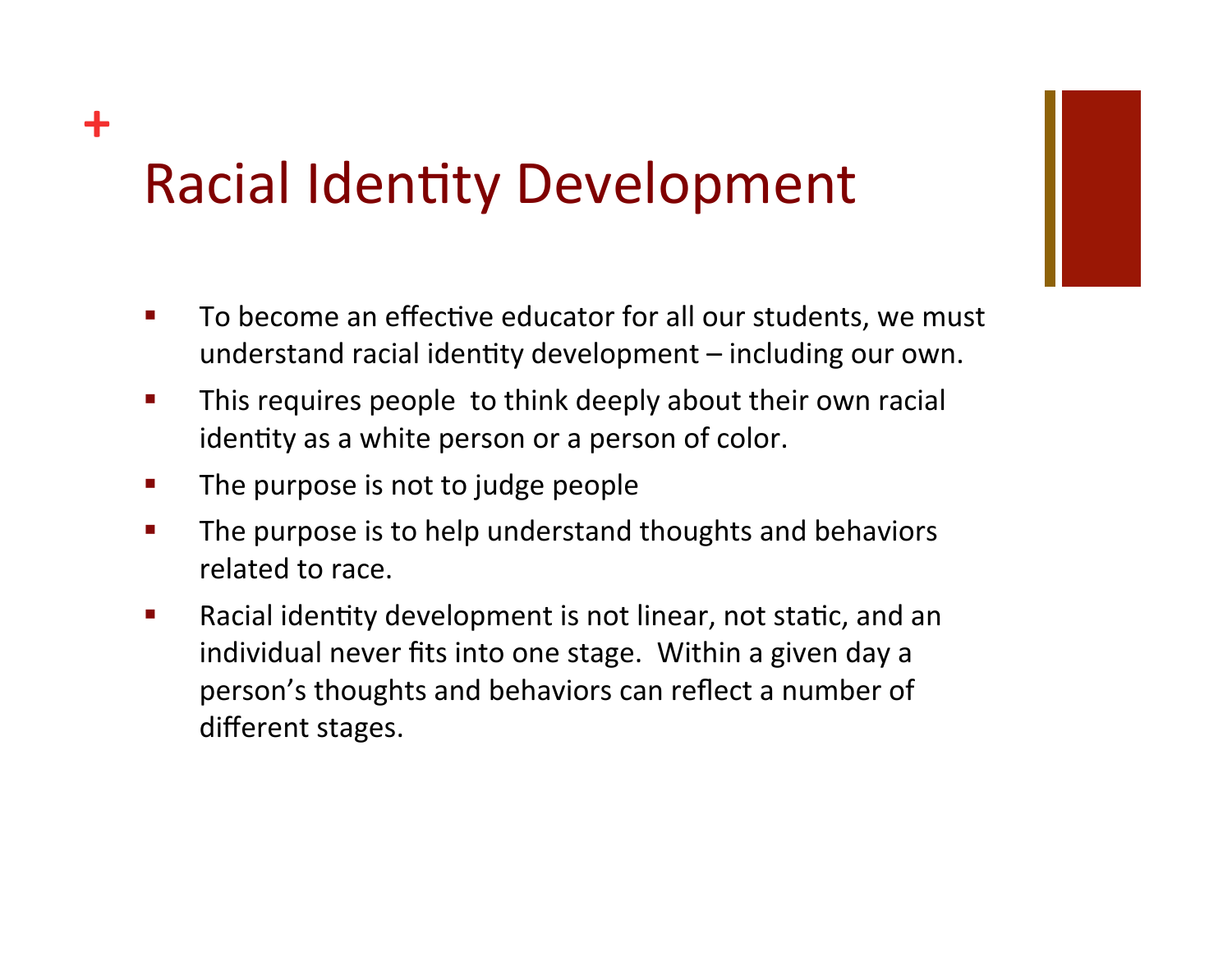## **<sup>+</sup>**Cultural Responsiveness

- "If we are going to build social and emotional competency, we cannot do it without building cultural competency as well." (MA DESE)
- SEL and Race and Achievement are not separate, but complimentary to supporting the district goal improving the academic and social emotional achievement of Black and/or African American students.
- *Culturally Responsive Teaching and the* **Brain: Promoting Authentic Engagement** *and Rigor Among Culturally and*  Linguisitically Diverse Students, by Zaretta Hammond

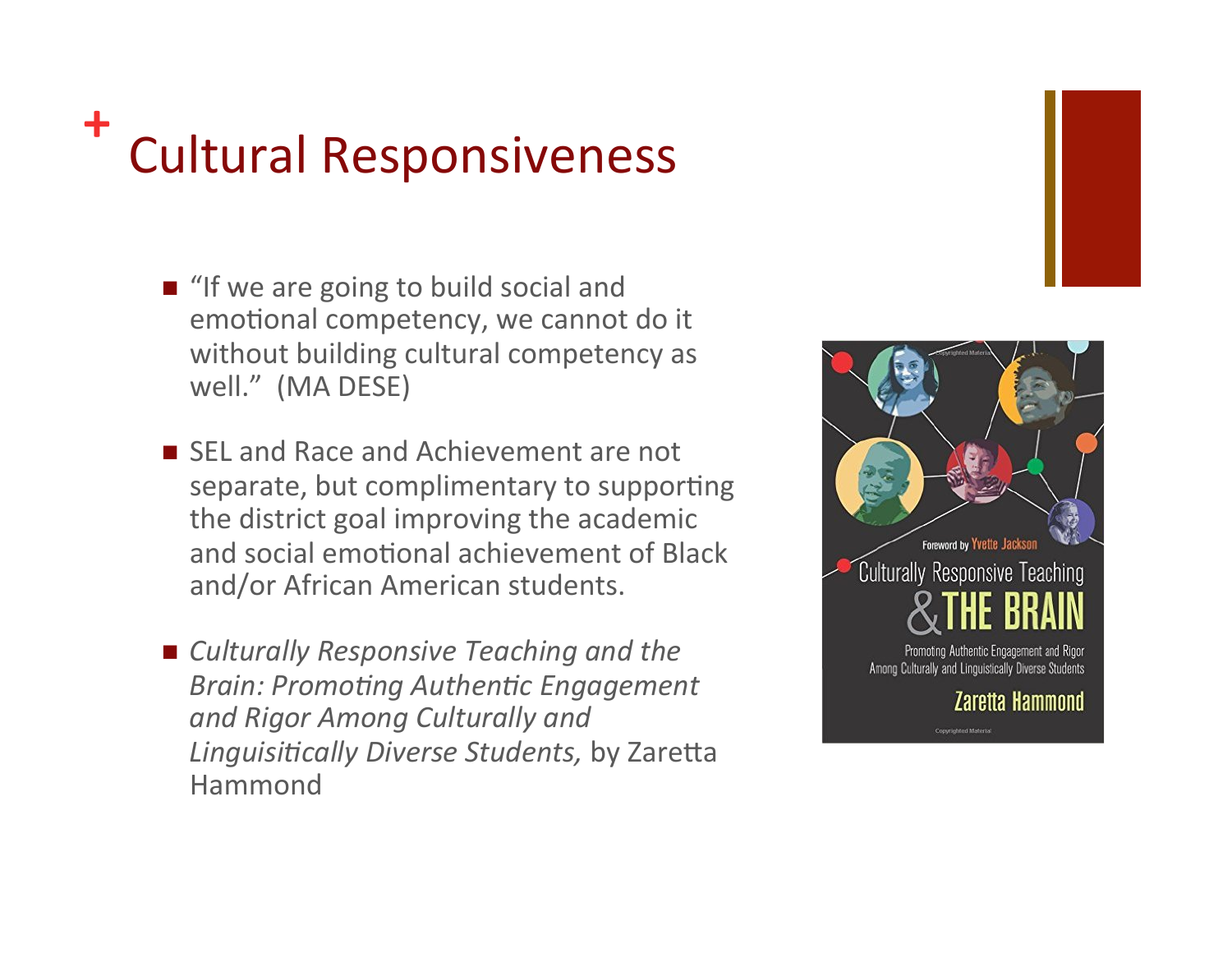#### Work with Students

High Schools 

**+** 

- Shifting anti-bullying efforts to focus more directly on anti-bias
- Focus on peer-led student learning experiences that are aligned with our work with adults

Middle Schools

- ADL Peer Leadership Program in all schools designed to address issues of bias
- $\blacksquare$  Micro-aggression training for all  $8<sup>th</sup>$  graders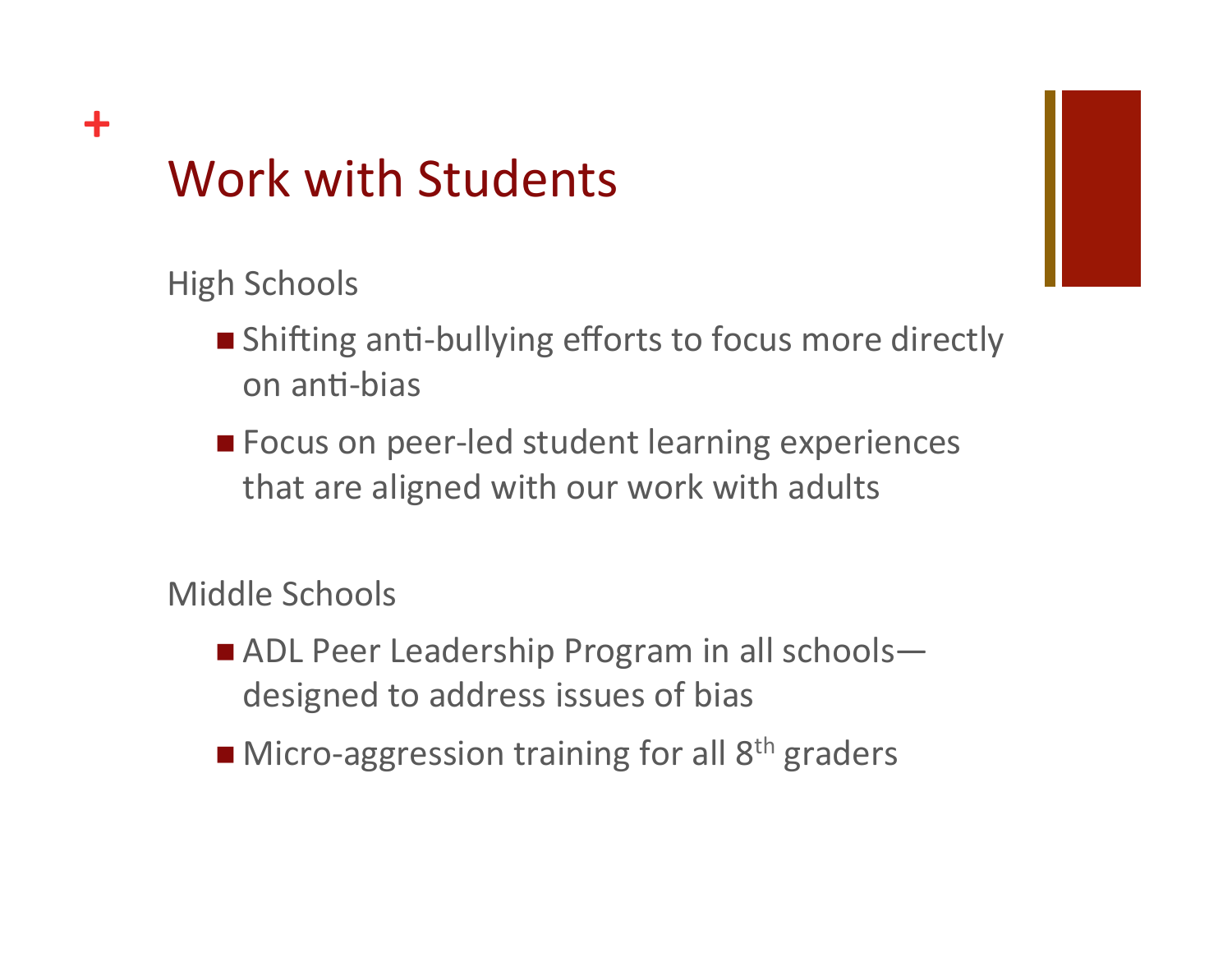#### Work with Families and Community

**Newton Family Conferences** 

- Spring  $2016$  Equity and Excellence
- **n** Spring  $2017$  How to Support Black and Latino Students in Predominately White Schools.
- Spring  $2018$  Courageous Conversations about Race
- New work with families led by Amy Behrens